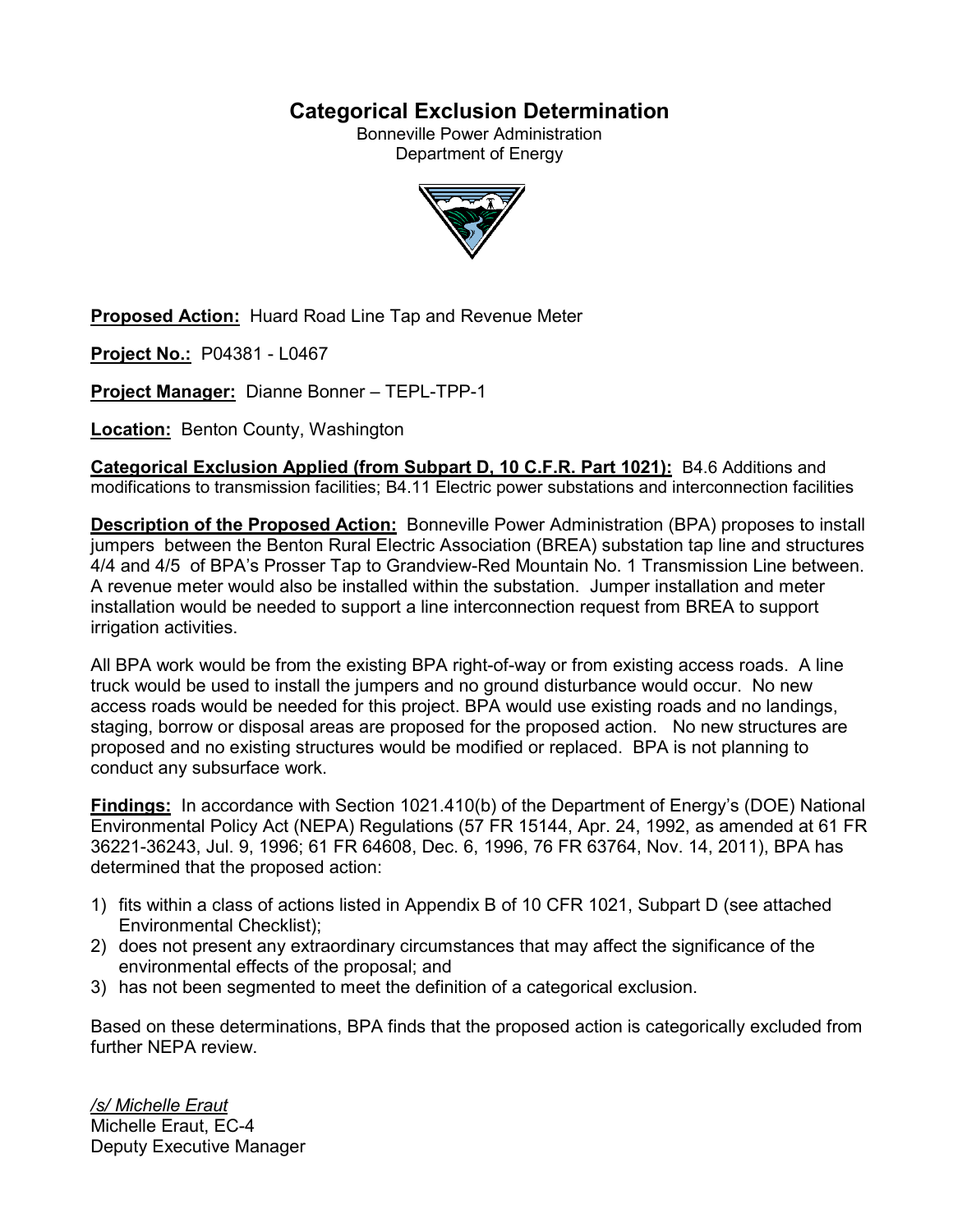Concur:

*/s/ Katey C. Grange February 11, 2022*

Katey C. Grange Date NEPA Compliance Officer

Attachment(s): Environmental Checklist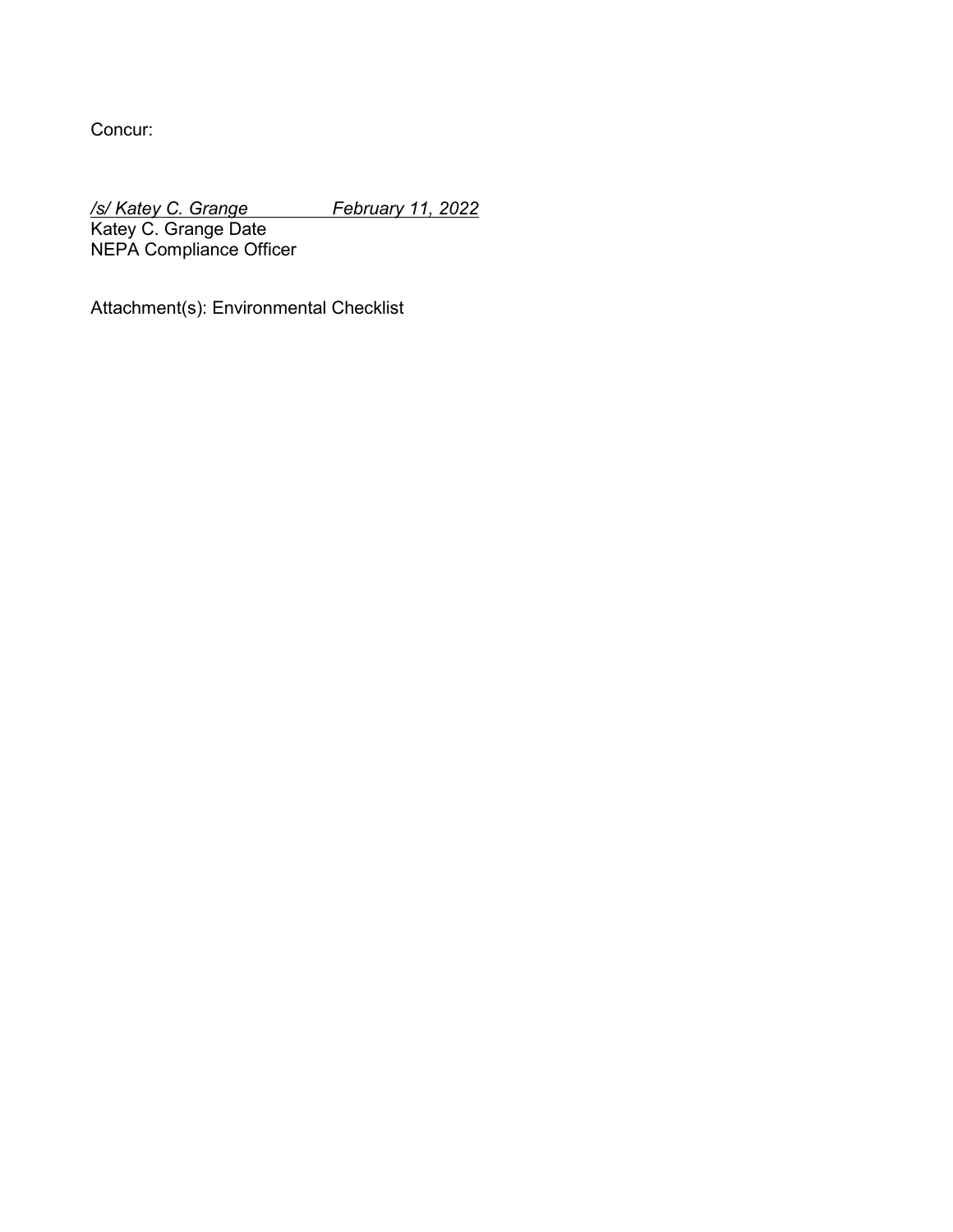# **Categorical Exclusion Environmental Checklist**

This checklist documents environmental considerations for the proposed project and explains why the project would not have the potential to cause significant impacts on environmentally sensitive resources and would meet other integral elements of the applied categorical exclusion.

**Proposed Action:** Huard Road Line Tap and Revenue Meter

## **Project Site Description**

The project is located in rural Benton County, Washington near the intersection of North Hinzerling and West Huard Roads. Because of heavy agricultural use, the site is completely level and soils are loose and sandy with scattered weeds. There are no waterbodies or wetlands near the project area.

## **Evaluation of Potential Impacts to Environmental Resources**

### **1. Historic and Cultural Resources**

Potential for Significance: No

Explanation: A BPA archaeologist reviewed the area of potential affect and a prior cultural resource survey conducted in this area, and determined the undertaking would result in no adverse effect on historic properties, per §36 CFR 800.5(b). Section 106 consultation was initiated and completed with: the Confederated Tribes and Bands of the Yakama; the Confederated Tribes of the Colville Reservation; the Confederated Tribes of the Umatilla Indian Reservation; and, the Washington Department of Archaeology and Historic Preservation.

#### **2. Geology and Soils**

Potential for Significance: No

Explanation: No soil disturbance is expected as the work to install jumpers would occur above ground from line trucks accessing the site via established roads or access roads; and, the revenue meter installation would occur within the substation.

### **3. Plants (including Federal/state special-status species and habitats)**

Potential for Significance: No

Explanation: The project site is devoid of vegetation except scattered weeds.

## **4. Wildlife (including Federal/state special-status species and habitats)**

Potential for Significance: No

Explanation: Wildlife that could forage in or around the area may temporarily scatter from construction noise and activity; and this level of noise and activities is not unlike the same generated by the existing roadway or surrounding agricultural activities.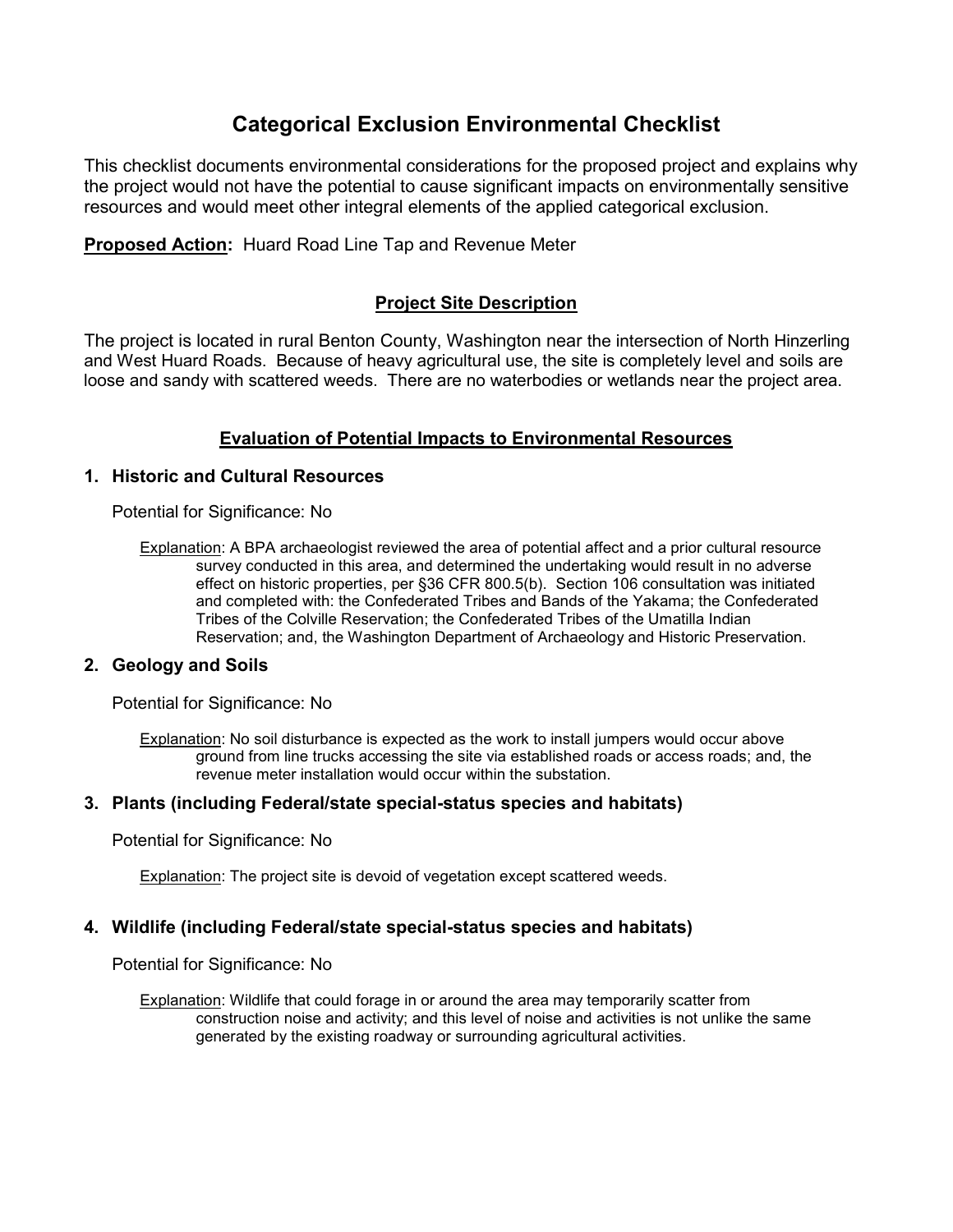## **5. Water Bodies, Floodplains, and Fish (including Federal/state special-status species, ESUs, and habitats)**

Potential for Significance: No

Explanation: No water bodies, floodplains, or fish occur at or near this location.

### **6. Wetlands**

Potential for Significance: No

Explanation: No wetlands exist at this location.

#### **7. Groundwater and Aquifers**

Potential for Significance: No

Explanation: There are no activities associated with this action that have the potential to effect groundwater or aquifers.

#### **8. Land Use and Specially-Designated Areas**

Potential for Significance: No

Explanation: Utilities are an accepted land use at this location. There are no specially-designated lands at this location.

#### **9. Visual Quality**

Potential for Significance: No

**Explanation:** The revenue meter would be visible only within the Benton REA substation. The tap lines would be noticed by those with a utility-trained eye; and are otherwise visually consistent with transmission infrastructure.

#### **10. Air Quality**

Potential for Significance: No

Explanation: Temporary dust could be generated from the line truck and one or two other vehicles that could be on-site during installation.

#### **11. Noise**

Potential for Significance: No

Explanation: Temporary noise would occur during daylight hours for the duration of the installation. Noise levels would be consistent with surrounding agricultural activities and vehicles along Hinzerling and Huard Roads.

#### **12. Human Health and Safety**

Potential for Significance: No